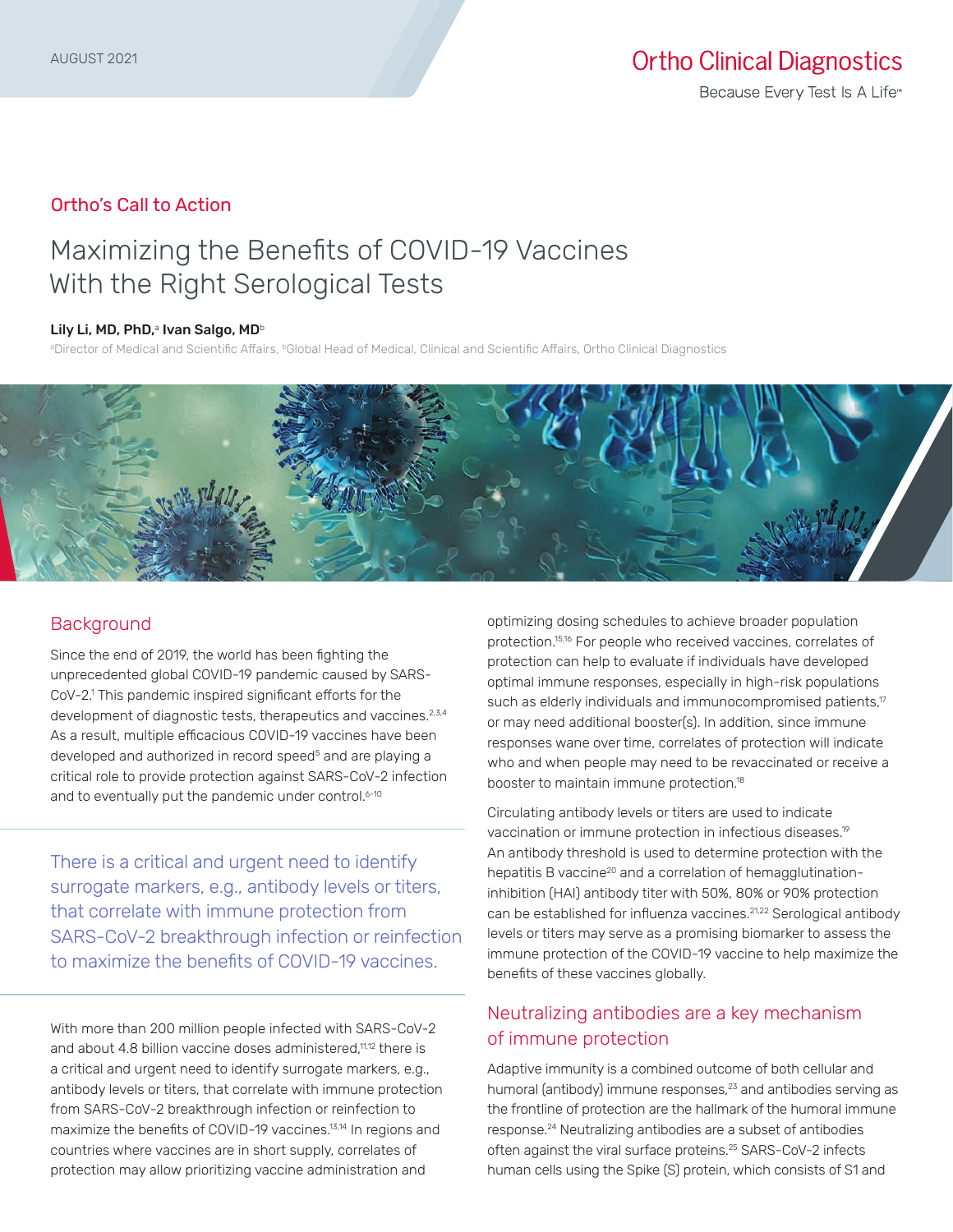S2 subunits.<sup>26</sup> The S1 subunit contains a receptor-binding domain (RBD) that can specifically bind to angiotensin-converting enzyme 2 (ACE2) on host cells and trigger the infection.<sup>26</sup> Neutralizing antibodies, particularly long-lasting Immunoglobulin G (IgG), that inhibit the binding of S1/RBD to ACE2 and block viral infection and replication represent a key mechanism of immune protection.<sup>24,27</sup>

Monoclonal antibodies to the S1 protein that exhibit neutralizing activities have been developed and proved to be effective therapeutics for COVID-19 patients.28,29 Neutralizing antibodies to the S protein are the key active ingredients of convalescent plasma used to treat severe COVID-19 patients.<sup>30</sup> Almost all COVID-19 vaccines target the S protein with the goal to induce neutralizing antibodies to prevent SARS-CoV-2 infection.31 In addition, several clinical studies showed that neutralizing antibody levels or titers correlated with immune protection.<sup>27</sup> All these observations suggest that anti-S neutralizing antibodies represent a key mechanism of vaccine-induced immune protection.

Anti-S neutralizing antibodies represent a key mechanism of vaccine-induced immune protection.

Neutralizing antibodies are typically measured by biological assays mimicking viral infection in cultured cells.<sup>32</sup> The plaque reduction neutralization test (PRNT) is the classical test for measuring neutralizing antibody titers<sup>33</sup> and pseudo viral neutralization tests are also commonly used.<sup>34</sup> However, neutralization tests are time-consuming, labor-intensive and not suitable for scaled-up routine testing in large populations.<sup>33,34</sup> Studies have shown that some serological tests targeting the S1 subunit or the RBD of the SARS-CoV-2 S protein exhibited good correlation with neutralizing titers, and thus may be used as surrogate tests to assess neutralizing antibody and immune protection in large patient populations.<sup>35</sup>

# The suitable serological test to measure antibody level and evaluate immune protection by vaccines

Since the beginning of the pandemic, hundreds of serological tests have been developed including more than 80 tests that received U.S. Food and Drug Administration Emergency Use Authorization.<sup>36</sup> These tests represent different formats including Lateral Flow Rapid tests, lab-developed enzyme-linked immunosorbent assay (ELISA) and automated high throughput chemiluminescent tests.37 Different tests target different viral antigens including nucleocapsid (N) protein, S protein, S1 subunit and RBD.<sup>35</sup> The tests also detect different antibody isotypes including IgM, IgG, IgA or Total (all isotypes) and report qualitative or semi-quantitative or quantitative test results.<sup>36</sup>

It is challenging to compare study results across a large variety of COVID-19 serological tests, and standardization of serological tests is critically needed for the next phase of pandemic control.

Lastly, clinical performance may vary significantly among the tests regarding clinical sensitivity and specificity.<sup>36</sup> Therefore, it is challenging to compare study results across a large variety of COVID-19 serological tests, and standardization of serological tests is critically needed for the next phase of pandemic control.<sup>38</sup>

To address this challenge, the World Health Organization (WHO) generated an International Standard for SARS-CoV-2 antibodies.<sup>39</sup> The standard material was developed from a pool of convalescent plasma and can be used for the calibration and harmonization of serological assays detecting SARS-CoV-2 neutralizing antibodies or binding antibodies. The availability of an International Standard for antibodies would facilitate the standardization of SARS-CoV-2 serological methods and allow for comparison and harmonization of datasets across laboratories, and most importantly, this will help determine the antibody levels that are needed to assess vaccine efficacy and therapeutics and improve our understanding of virus epidemiology.40

Quantitative assays calibrated to the WHO International Standard are critical for the measurement of antibody levels, allowing for the evaluation of immune protection of COVID-19 vaccines over time and data comparison across studies.

Therefore, quantitative assays calibrated to the WHO International Standard are critical to measure antibody levels and evaluate immune protection of COVID-19 vaccines over time and data comparison across studies. In addition, the tests need to measure the long-lasting IgG antibodies targeting the S protein, S1 subunit or the RBD that include neutralizing antibodies that mediate immune protection. The tests need to demonstrate good correlation with a neutralized assay (preferably a PRNT). The tests should run on fully automated, high-throughput platforms to handle a high volume of samples, and must show excellent clinical sensitivity and specificity.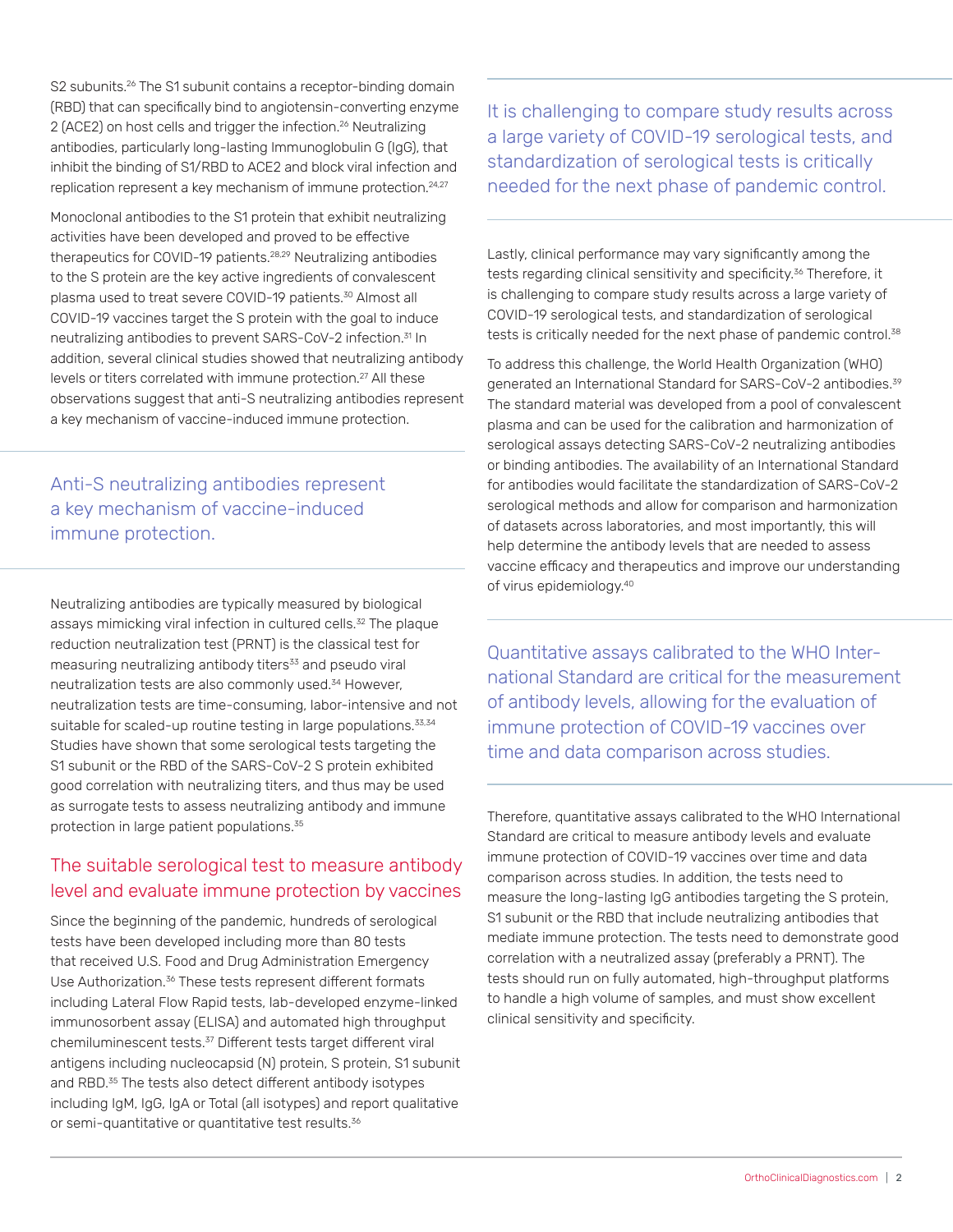# Antibody measurement post-vaccination can provide a multitude of clinical benefits, especially in immunocompromised individuals

Due to individual variations, completion of a full course of vaccination does not necessarily mean successful induction of immune response nor immune protection.<sup>14</sup> Reports have shown that a small percentage of people did not seroconvert after a full course of the vaccine<sup>41</sup> and immune response was lower in elderly individuals.42 In immunocompromised patients, such as solid organ transplant recipients,<sup>43</sup> autoimmune patients receiving high-dose corticosteroids, anti-inflammatory biologics or immunomodulatory treatments, a large portion of these patients either did not have detectable antibody production after vaccination or with significantly lower antibody levels.<sup>44,45</sup> Studies showed that for some of the solid organ recipients, antibodies were not detected even after a third vaccine booster.<sup>46</sup> Management of at-risk individuals remains a major challenge for the health care system. Therefore, it would be helpful to assess antibody response related to vaccination in order to identify individuals who may not produce antibodies or may not have an "optimal" antibody response to ensure appropriate behavior for self-protection.

It would be helpful to assess antibody response related to vaccination in order to identify individuals who may not produce antibodies.

For the population at large, longitudinal measurement of antibody levels can monitor the waning of the immune response and thus determine the need for revaccination or a booster.<sup>47</sup> For individuals who have an elevated risk of adverse reaction to vaccines, testing can help to determine the timing of a booster only if it is needed.<sup>48</sup> In addition, for countries/regions where there is a shortage of vaccines, testing may help to prioritize dispensation of vaccines to seronegative patients and to optimize dosing schedules to cover larger populations.<sup>14</sup>

### Establishing antibody level threshold or correlation with immune protection

Approximately 4.8 billion vaccine doses have been administered globally, a correlate of protection for SARS-CoV-2 vaccines is urgently needed, as stated in a recent commentary article in *Nature Medicine.*13 Recent studies suggest that antibody could serve as a marker for correlate of protection for vaccines against SARS-CoV-2,<sup>49,50</sup> the optimal goal is to establish a universal or transferable antibody threshold or correlate for immune protection with standardized quantitative assays.

The optimal goal is to establish a universal or transferrable antibody threshold or correlate for immune protection with standardized quantitative assays.

The threshold or correlations of protection were often established via longitudinal follow-up studies in large and diverse populations.27 Correlation of protection against symptomatic SARS-CoV-2 infection of the AstraZeneca (AZD1222) vaccine was reported in a recent study.<sup>50</sup> In this study, four different assays (anti-spike and anti-RBD IgG immunoassays and two neutralization assays) were used to measure antibody levels or neutralizing titers and different threshold was established for each of these assays for 80% protection.50 Another study reported immune correlates of the Moderna (mRNA-1273) vaccine in the efficacy trial.<sup>49</sup> Anti-Spike IgG and anti-RBD IgG immunoassays and a pseudo viral neutralization test were used, antibody levels or neutralizing titers were each inversely correlated with risk of SARS-CoV-2 infection hazard ratios, and not surprisingly, the antibody levels or titers mediated vaccine efficacy differ among different assays.<sup>49</sup>

Because different antibody binding assays or neutralization assays were used in these studies, and the assays were not standardized, antibody thresholds or level of correlation with protection were not transferable to other assays, which largely limited the use of the identified thresholds or correlates of protection. In an effort to address the challenge, a study published in *Nature Medicine* from May 2021 established a correlation of neutralizing antibody levels with immune protection from symptomatic COVID-19 patients by modeling the data from seven vaccine clinical trials. The study "standardized" the neutralization tests based on convalescent plasma titers and developed a predictive model for immune protection based on neutralization level.<sup>49</sup> However, the authors did point out one of the caveats of the study was aggregation of data collected from diverse neutralization assays and clinical trial designs. The author hoped that in the future a standardized neutralization assay would be developed and utilized, which will allow direct comparison of neutralization titers and further refinement of these analyses.49

The establishment of correlation with immune protection with a standardized assay is urgently needed to offer better patient management and to plan the next steps in the COVID-19 vaccine program.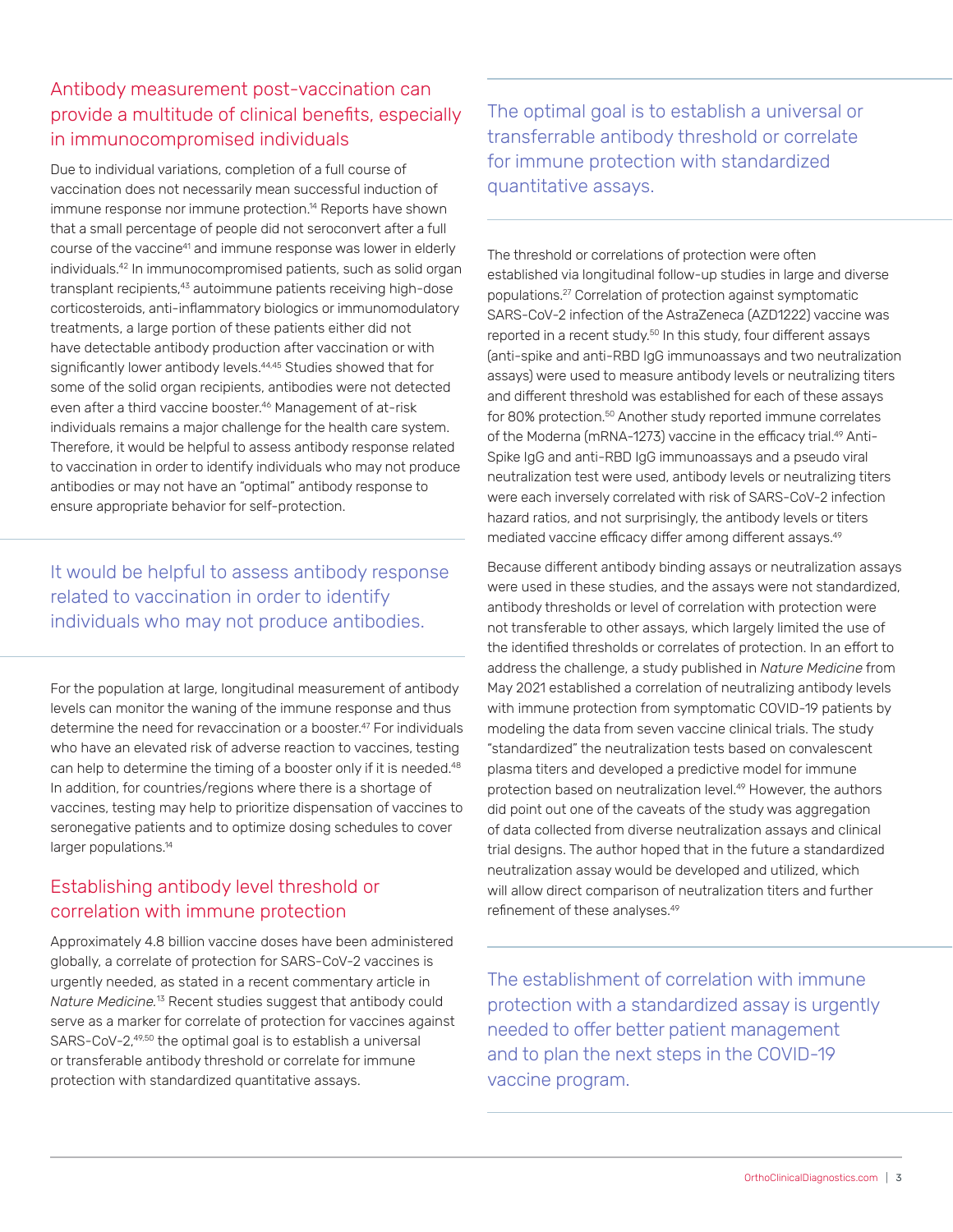Therefore, the establishment of correlates of protection with standardized assays is urgently needed to offer better patient management and to plan the next steps in the COVID-19 vaccine program. As stated in the *Nature Medicine* article: "… swift data sharing and collaboration to establish an absolute correlate of protection should be the number one priority for vaccine producers, academic researchers and regulatory agencies."13 It takes a village to achieve this goal, and this is the most urgent goal for all of us, the global villagers.

#### **Summary**

As of mid-August, over 4.8 billion vaccine doses have been administered yet supply continues to be a challenge for many countries, and the number of infected individuals continues to rise. To help stop the transmission of SARS-CoV-2, there is a critical and urgent need to identify reliable, scalable surrogate markers to assess immune protection to SARS-CoV-2 and to guide clinical actions. Clinical studies with COVID-19 vaccines have demonstrated a correlation between antibody levels or titers and immune protection; however, these studies were conducted using different serological or neutralization tests, and the results, therefore, cannot be easily compared or transferrable across tests.

To address this, the WHO has developed a standard for quantitative IgG tests targeting the S1 or RBD of SARS-CoV-2 with good correlation to neutralization assays. These tests can help evaluate an antibody response to vaccination, especially after vaccination booster administration. Additionally, they can help give perspective on the correlation of protection to breakthrough infection post-vaccination. More large population studies are underway to better understand the correlate of protection with different vaccines, in different patient populations and against SARS-CoV-2 variants.

A correlate of protection established by the standardized serological tests will be a valuable tool in evaluating immune protection, especially for the immune-compromised patient as well as other high-risk populations, and to identify the patients who need additional booster(s). Antibody tests can potentially help patients with a high risk of adverse reaction to the vaccine to avoid unnecessary booster(s). In regions with vaccine scarcity, antibody testing may help prioritize vaccine administration and optimize dosing strategy. There is little doubt that a correlate of protection established using the right serological test can help to maximize the benefits of vaccines at the individual level as well as in global population scales.

#### Key takeaways:

- A correlate of protection for COVID-19 vaccines is urgently needed for patient care as well as for vaccine strategies
- The right tests to establish the correlate of protection are quantitative IgG assays targeting S/S1/RBD and are standardized to the WHO International Standard
- High-risk individuals, such as the elderly, or immunocompromised patients or those who do not have an optimal immune response to vaccines need to be identified by antibody testing for additional management

#### REFERENCES

1. World Health Organization. Coronavirus disease (COVID-19) pandemic. Accessed August 19, 2021. https://www.who.int/emergencies/diseases/novel-coronavirus-2019

2. Gitman MR, Shaban MV, Paniz-Mondolfi AE, Sordillo EM. Laboratory diagnosis of SARS-CoV-2 pneumonia. *Diagnostics (Basel).* 2021;11(7):1270. doi:10.3390/diagnostics11071270

3. Marei HE, Althani A, Afifi N, et al. Pandemic COVID-19 caused by SARS-CoV-2: genetic structure, vaccination, and therapeutic approaches. *Mol Biol Rep.* 2021. doi:10.1007/s11033- 021-06630-4

4. National Institutes for Health. Therapeutic management of hospitalized adults with COVID-19. Accessed August 19, 2021. https://www.covid19treatmentguidelines.nih.gov/ management/clinical-management/hospitalized-adults--therapeutic-management/

5. Heinz FX, Stiasny K. Distinguishing features of current COVID-19 vaccines: knowns and unknowns of antigen presentation and modes of action. *NPJ Vaccines.* 2021;6(1):104. doi:10.1038/s41541-021-00369-6

6. Thompson MG, Burgess JL, Naleway AL, et al. Prevention and attenuation of COVID-19 with the BNT162b2 and mRNA-1273 vaccines. *N Engl J Med.* 2021;385:320-329. doi:10.1056/NEJMoa2107058

7. Baden LR, El Sahly HM, Essink B, et al. Efficacy and safety of the mRNA-1273 SARS-CoV-2 vaccine. *N Engl J Med.* 2021;384:403-416. doi:10.1056/NEJMoa2035389

8. Polack FP, Thomas SJ, Kitchin N, et al. Safety and efficacy of the BNT162b2 mRNA COVID-19 vaccine. *N Engl J Med.* 2020;383:2603-2615. doi:10.1056/NEJMoa2034577

9. Kumar S, Saurabh MK, Maharshi V. Efficacy and safety of potential vaccine candidates against coronavirus disease 2019: A systematic review. *J Adv Pharm Technol Res.*  2021;12(3):215-221. doi:10.4103/japtr.JAPTR\_229\_20

10. Puranik A, Lenehan PJ, Silvert E, et al. Comparison of two highly-effective mRNA vaccines for COVID-19 during periods of Alpha and Delta variant prevalence. *medRxiv.*  [Preprint]. 2021:2021.08.06.21261707. doi:10.1101/2021.08.06.21261707

11. World Health Organization. WHO Coronavirus (COVID-19) dashboard. Accessed August 19, 2021. https://covid19.who.int/

12. Johns Hopkins University & Medicine. COVID-19 dashboard. Accessed August 19, 2021. https://coronavirus.jhu.edu/map.html

13. Krammer F. A correlate of protection for SARS-CoV-2 vaccines is urgently needed. *Nat Med.* 2021;27:1145-1153. doi:10.1038/s41591-021-01432-4

14. Lippi G, Henry BM, Plebani M. Anti-SARS-CoV-2 antibodies testing in recipients of COVID-19 vaccination: why, when, and how? *Diagnostics (Basel).* 2021;11(6):941. doi:10.3390/diagnostics11060941

15. Kow CS, Hasan SS. Real-world effectiveness of BNT162b2 mRNA vaccine: a metaanalysis of large observational studies. *Inflammopharmacology.* 2021;29(4):1075-1090. doi:10.1007/s10787-021-00839-2

16. Zollner A, Watschinger C, Rössler A, et al. B and T cell response to SARS-CoV-2 vaccination in health care professionals with and without previous COVID-19. *EBioMedicine.* 2021;70:103539. doi:10.1016/j.ebiom.2021.103539